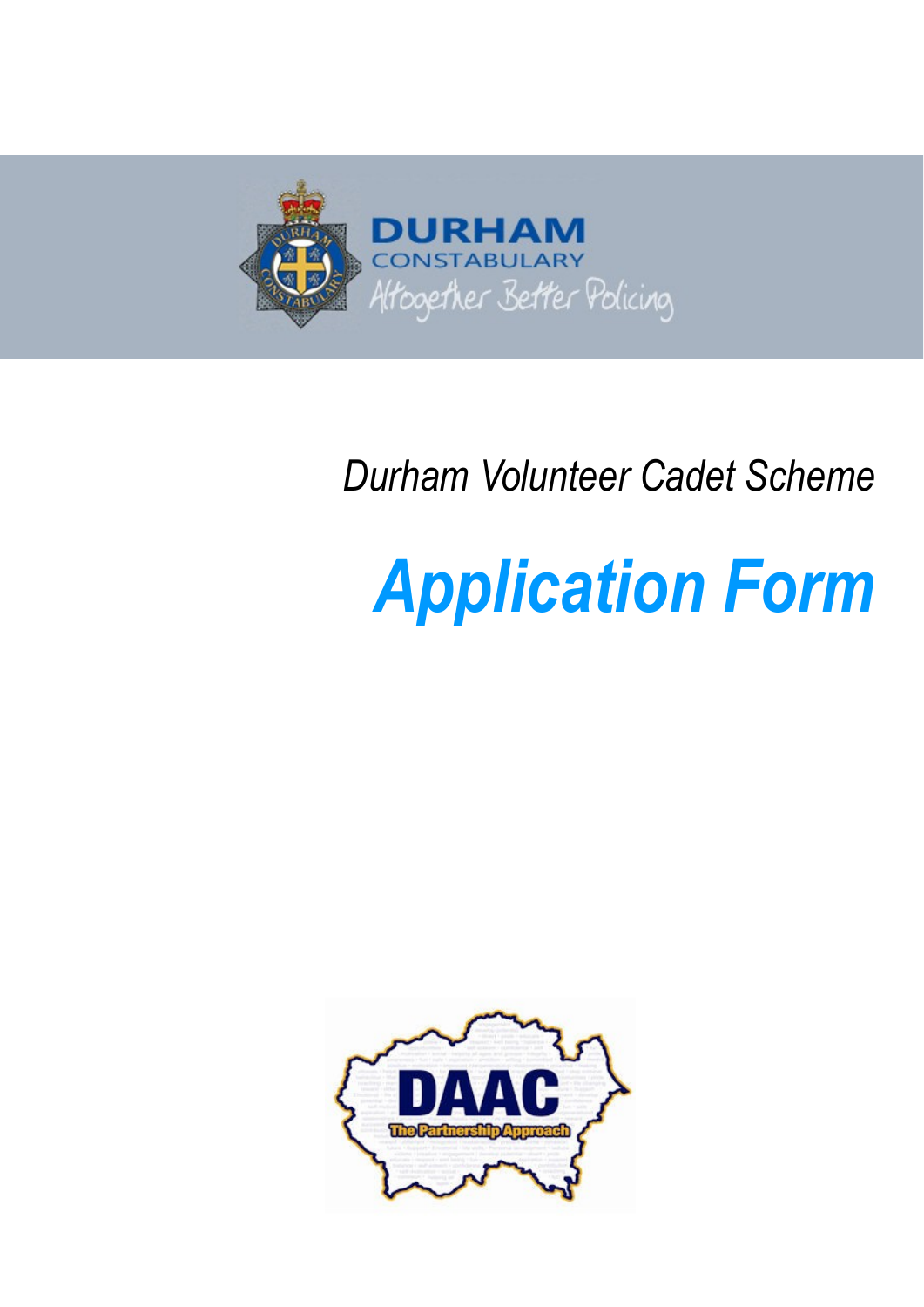# *1. PERSONAL INFORMATION*

| Family Name:                                                                                                               |  |  |
|----------------------------------------------------------------------------------------------------------------------------|--|--|
| First Name(s):                                                                                                             |  |  |
| Previous Names:                                                                                                            |  |  |
| Home Tel No:                                                                                                               |  |  |
| Alternative Tel No:                                                                                                        |  |  |
| Email Address:                                                                                                             |  |  |
| Home Address                                                                                                               |  |  |
|                                                                                                                            |  |  |
| Post Code:                                                                                                                 |  |  |
| (If you haven't lived here for the past five years, please write your previous address for five years on a separate sheet) |  |  |
| Date of Birth:                                                                                                             |  |  |
| Your school year:                                                                                                          |  |  |
| Place and Country of Birth:                                                                                                |  |  |

# *2. HOBBIES & INTERESTS*

**Please tell us about your hobbies and interests. (Continue on another sheet if necessary).**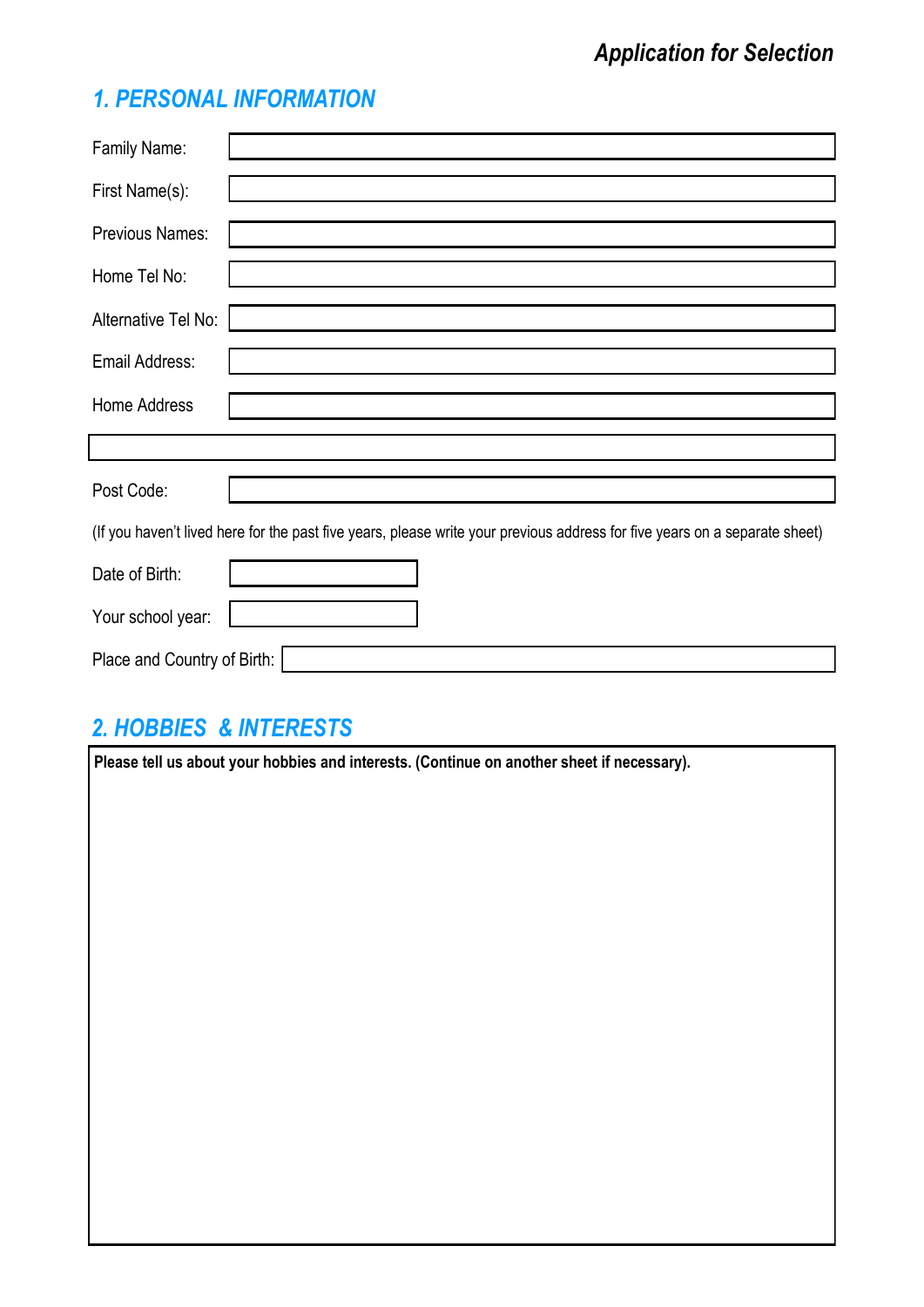# *3. PERSONAL STATEMENT*

Tell us why you would like to become a volunteer cadet with Durham Police.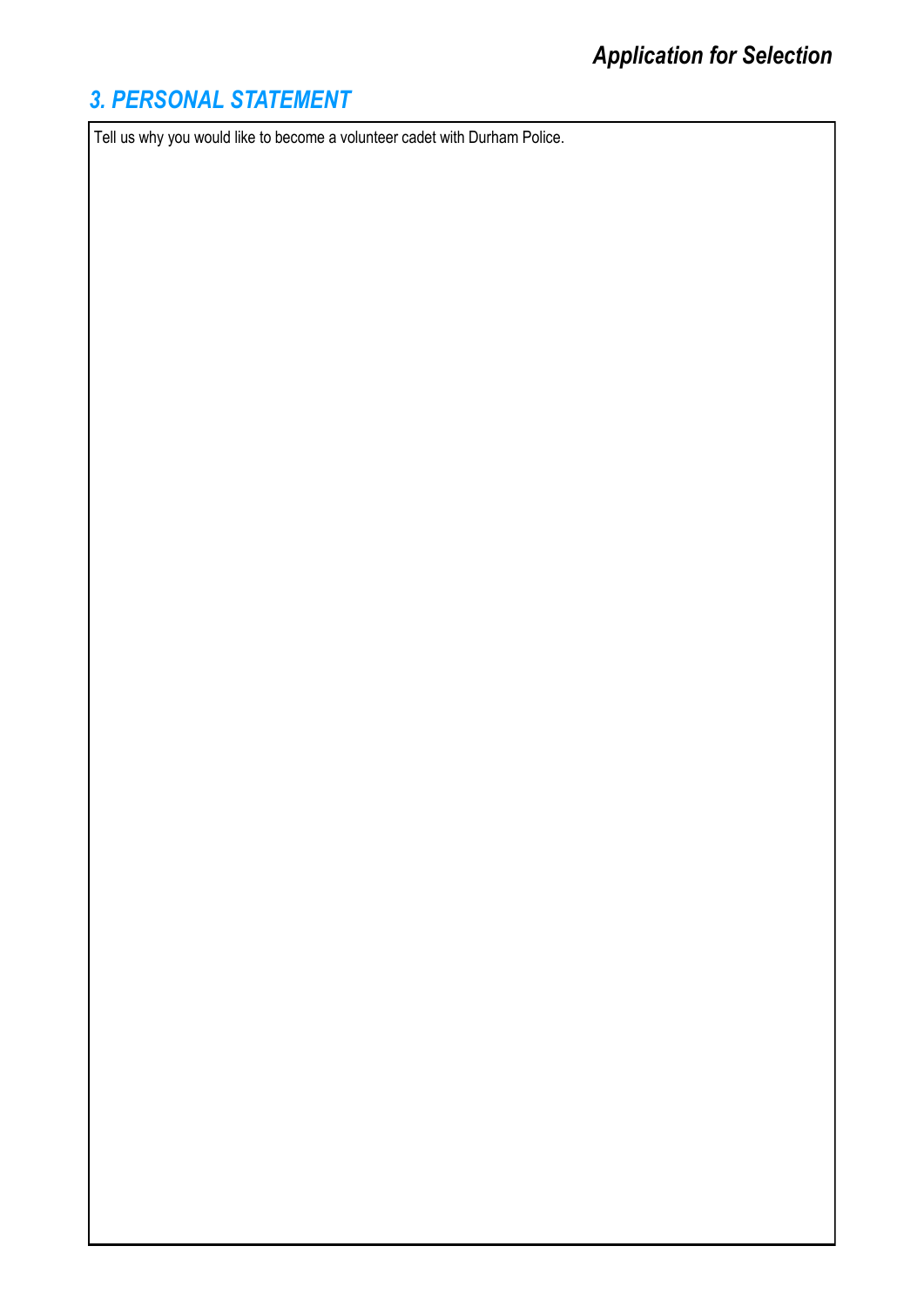#### *4. BACKGROUND INFORMATION*

### *CAUTIONS, ARRESTS & CONVICTIONS*

**When you apply to join the Durham Police Cadet Scheme, we need to know a little bit about your background. Any information you provide will not necessarily mean you are not eligible (depending on the circumstances), but you must tell us about any previous cautions, arrests or convictions, otherwise your application will be rejected.**

Date:

Offences:

Court/police station/unit which dealt with the matter:

Result:

#### **DETAILS OF ANY CHARGE OR SUMMONS AT PRESENT OUTSTANDING AGAINST YOU**

Date of alleged offence:

Nature of alleged offence:

Court/police station/unit dealing with the matter: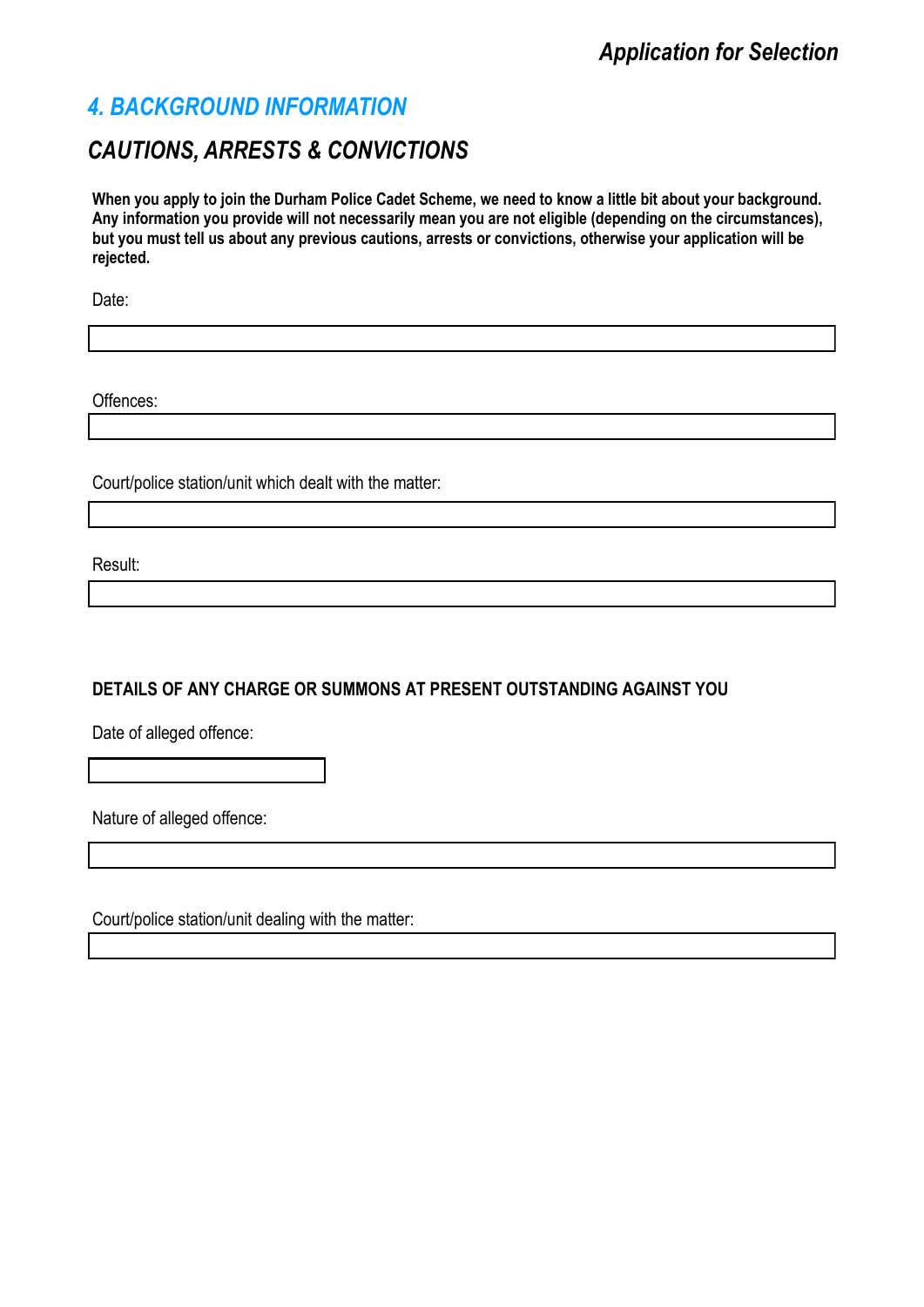# *5. MONITORING INFORMATION*

Durham Police is fully committed to working towards being an equal opportunities employer and is determined to ensure that no applicant or employee receives less favourable treatment on the grounds of gender, marital status, civil partnership, colour, race, nationality, ethnic or national origins, disability, transgender, sexual orientation, relation or age.

We also seek to ensure that employees are not subject to any form of harassment.

Discrimination is not always intentional or overt, therefore the Diversity Policy and Procedures of the force will be constantly monitored to ensure that equality of opportunity is properly observed and where barriers are identified, any necessary changes will be made.

To implement and monitor the effectiveness of its Diversity Policy, Durham Police, in accordance with the Codes of Practice issued by the Commission for Racial Equality, the Equal Opportunities Commission and the Disability Rights Commission, records the ethnic origin, sex and disability status of people who apply for appointment. We would therefore be grateful if you would complete the below.

The provision of this information is entirely voluntary and will not affect your application whether you complete it or not. This section of the form will be detached from your application and is for statistical purposes only.

| 1. | Date of Birth                                                                                                                                                                                                                                         |
|----|-------------------------------------------------------------------------------------------------------------------------------------------------------------------------------------------------------------------------------------------------------|
| 2. | Gender<br>Male<br>Female                                                                                                                                                                                                                              |
| 3. | Nationality                                                                                                                                                                                                                                           |
| 4. | Do you consider yourself to have a disability as defined by the Disability Discrimination Act 1995?                                                                                                                                                   |
|    | Definition: "A physical or mental impairment, which has a substantial and long term adverse<br>effect on the ability to carry out normal day to day activities".                                                                                      |
|    | <b>YES</b><br>N <sub>O</sub>                                                                                                                                                                                                                          |
|    | If yes, you will be asked at a later stage if you need us to make any reasonable adjustments for assessment<br>and/or interview. If you wish to discuss any concerns about the application process, please contact the DAAC<br>office on 01913008460. |
|    |                                                                                                                                                                                                                                                       |
|    |                                                                                                                                                                                                                                                       |
|    |                                                                                                                                                                                                                                                       |